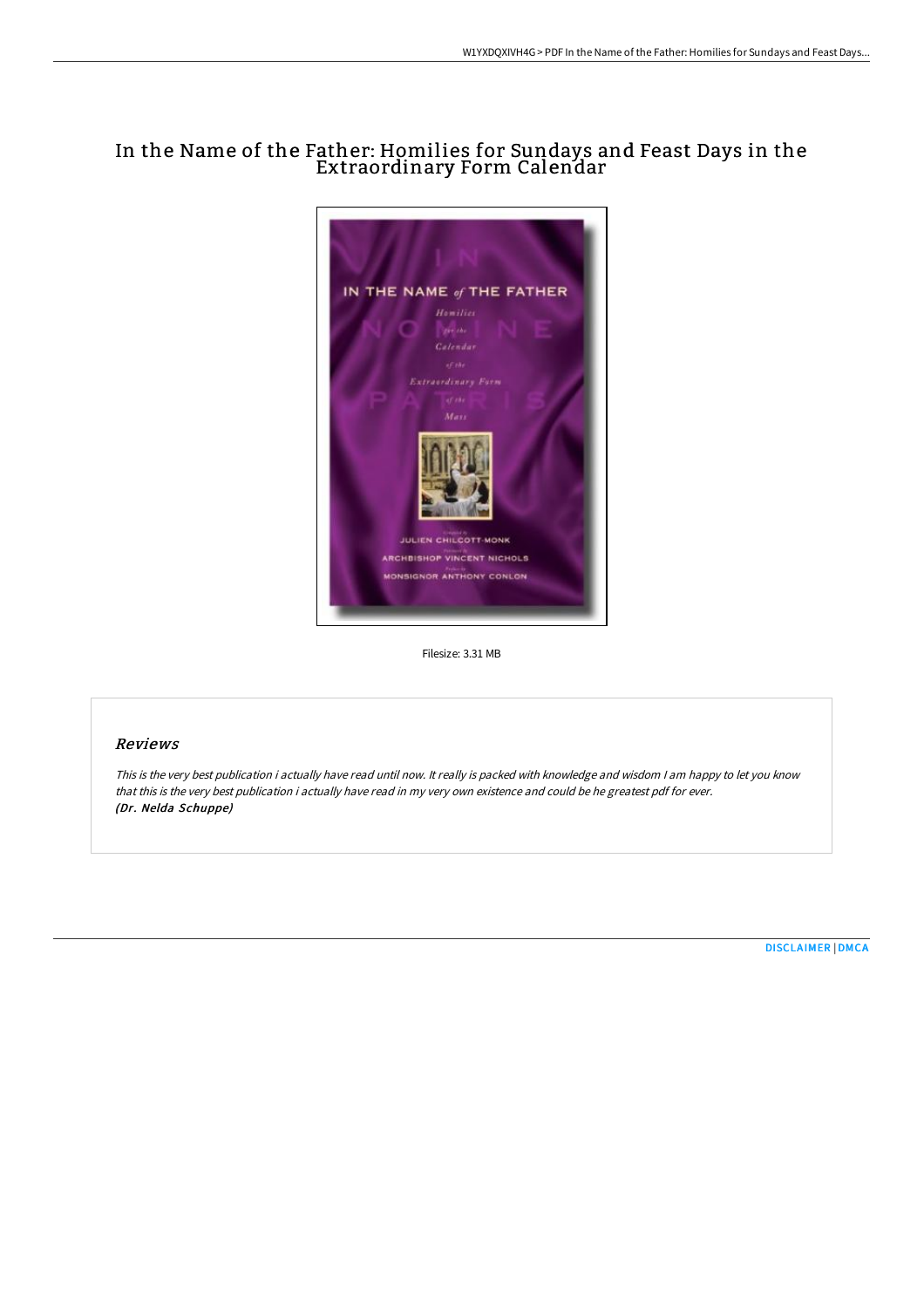## IN THE NAME OF THE FATHER: HOMILIES FOR SUNDAYS AND FEAST DAYS IN THE EXTRAORDINARY FORM CALENDAR



Canterbury Press Norwich. Paperback. Book Condition: New. Paperback. 282 pages. Dimensions: 8.3in. x 5.3in. x 0.9in.The celebration of the Latin or Tridentine mass, otherwise known as the Extraordinary Form, is an increasingly common practice in Roman Catholic churches throughout the world. Once the only rite in use which Catholics around the world knew from childhood, its usage ended with the Second Vatican Councils ruling that liturgy should be celebrated in peoples own languages. The Latin mass thus became the preserve of various traditionalist societies. Two years ago the Pope declared that the celebration of the Latin mass was to be restored and regularly offered alongside the modern mass. Today, priests trained in the modern rite are learning how to celebrate the Latin mass and there is a demand for liturgical resources to accompany it, especially as it follows a different calendar and lectionary. It has an introduction by Mgr Anthony Conlon, Chaplain of the Latin Mass Society, one of a number of societies dedicated to promoting the use of the Extraordinary Rite. This item ships from multiple locations. Your book may arrive from Roseburg,OR, La Vergne,TN. Paperback.

**D** Read In the Name of the Father: Homilies for Sundays and Feast Days in the [Extraordinar](http://bookera.tech/in-the-name-of-the-father-homilies-for-sundays-a.html) y Form Calendar Online ⊕ Download PDF In the Name of the Father: Homilies for Sundays and Feast Days in the [Extraordinar](http://bookera.tech/in-the-name-of-the-father-homilies-for-sundays-a.html)y Form Calendar